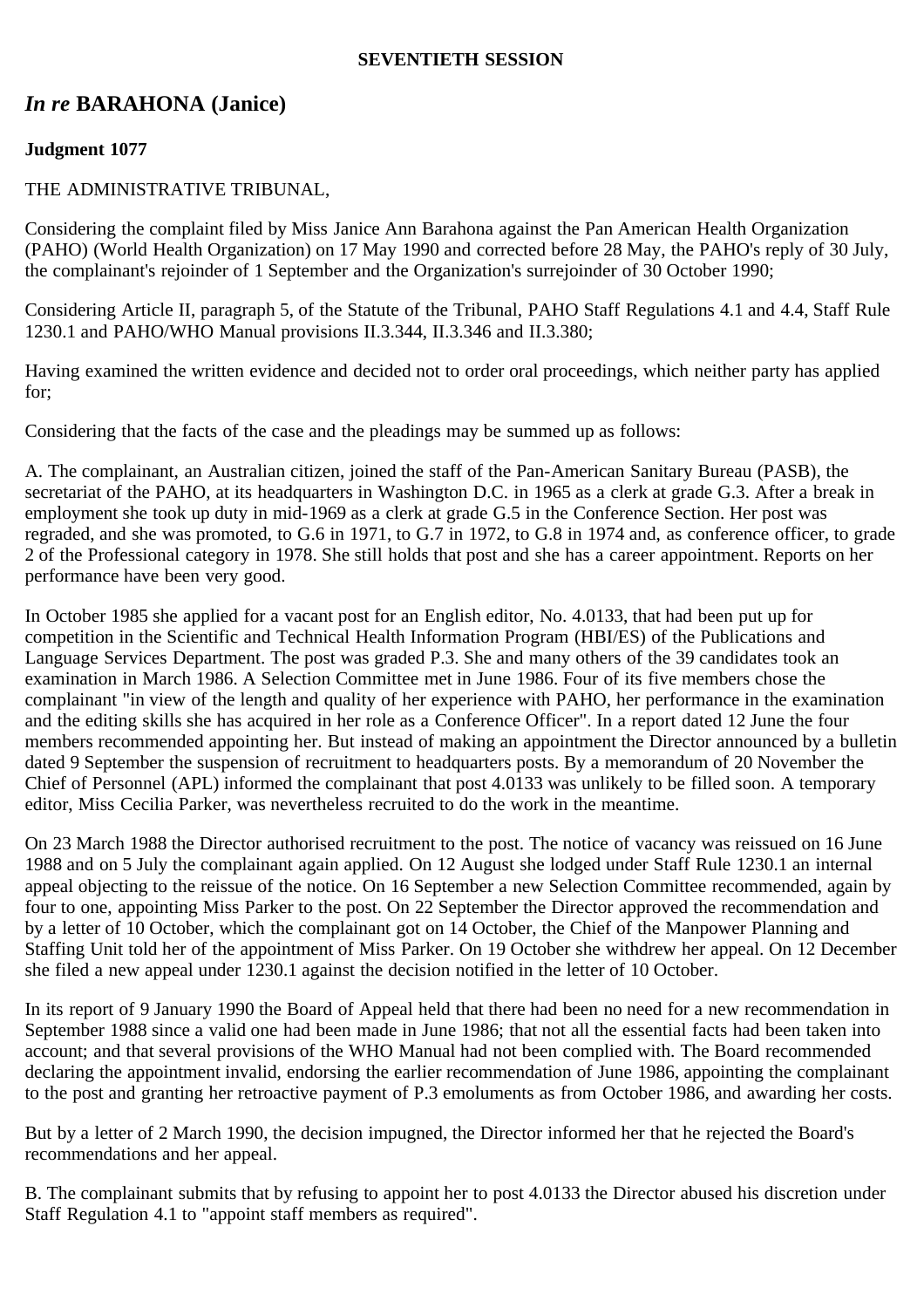(1) She alleges fatal procedural defects. According to PAHO/WHO Manual provision paragraph II.3.380, "Recommendations of ad hoc Selection Committees are submitted through the Chief of Personnel to the approving officer. The Director will serve as approving officer for professional posts ...". Although on 12 June 1986 the secretary of the Selection Committee drew up a memorandum intended for the Director and reporting on its recommendation in her favour, the Personnel Department failed to pass it on to the Director.

(2) Since the recommendation was made three months before the post was "frozen" she should have been appointed in 1986.

(3) It was improper to recruit a temporary employee to perform the duties of the post during the freeze. To take someone on for that purpose was in any event in breach of the freeze, and the PAHO has never explained why it so acted.

(4) As the Board of Appeal held, the post Miss Parker was appointed to was the same as the one the complainant had been recommended for. The freezing of it interrupted the original process of selection, which ought to have been resumed when the freeze ended.

(5) The second committee's recommendation and so the appointment were invalid for breach of Regulation 4.4: "Without prejudice to the inflow of fresh talent at the various levels, vacancies shall be filled by promotion of persons already in the service of [the Bureau] in preference to persons from outside". Having a fine record and being fully qualified, the complainant ought to have been preferred to an outside candidate like Miss Parker.

(6) In the second procedure for selection the complainant and others took a test of editing skills, but the PAHO failed to "quantify" the results. Since the Selection Committee was therefore unable to tell whether the candidates were up to standard it overlooked an essential fact and acted in breach of Manual provision II.3.344, which requires of candidates "the minimum qualifications".

The complainant asks the Tribunal to quash the appointment to post 4.0133 and order the PAHO to accept the first Selection Committee's recommendation, appoint her to the post and pay her at grade P.3 as from June 1986, and meet her costs.

C. The PAHO replies that the freezing of the post broke off the first process of selection, the complainant never appealed against the interruption and she may not do so now. So the material issue is whether the second process caused her any actionable wrong.

As she accepted at the time, the first process was lawfully interrupted by the freezing of the post for financial reasons. So there was no call to pass on the recommendation of her to the Director in 1986 and there was no breach of the Manual in failing to do so. Besides, she was merely recommended, and the Director did not actually appoint her. She may derive no rights from the first process. In particular the memorandum drafted by the secretary of the Selection Committee on 12 June 1986 was never sent to the Director and conferred no entitlement on her.

As for her argument that the Director committed an abuse of discretion by failing to act on the Board of Appeal's recommendation, he had no duty to do so.

Time enough had gone by since the first selection process to warrant starting a second one and getting a new recommendation. Since the complainant applied again and withdrew her appeal against the reissue of the notice she presumably regarded the second process as valid. Yet its purpose was not just to appoint her but to hold a fair competition.

Regulation 4.4 does not grant inside candidates absolute priority over outside ones. The complainant does not contend that Miss Parker was unqualified, and since Miss Parker was the better candidate the Director had no reason not to appoint her.

As for the failure to "quantify" the results of the test, editorial skills cannot be so measured: what matters is that the candidates were all given the same test and assessed by the same criteria.

D. In her rejoinder the complainant enlarges on her pleas and seeks to refute the defendant's. She reaffirms that, as the Board of Appeal held, the end of the freeze was no sound reason to drop the first process or the recommendation made in her favour in 1986, which had simply been put "in cold storage" until the post became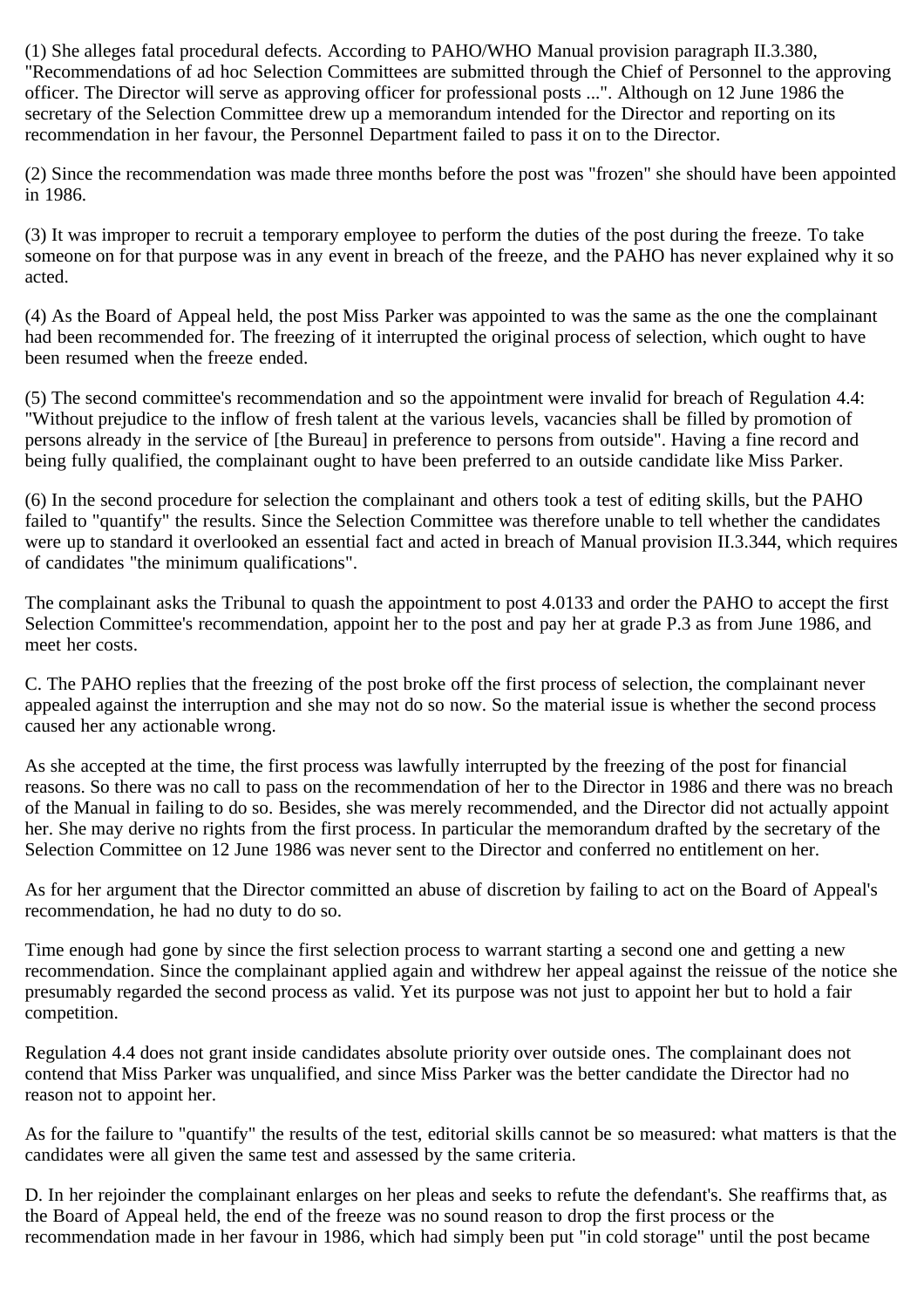available again. Besides, having had three months in which to act on the recommendation before the freeze the PAHO was remiss in not appointing her then. The Chief of Personnel had a duty to pass the recommendation on to the Director, and the PAHO is liable to her for his failure to do so. How could it bring in a new temporary recruit to do the work after the post was frozen, yet not approve the first selection committee's choice of someone already on the staff? The Board of Appeal's findings were correct. Selection must be by duly established and objective criteria, and the second process of selection did not follow such criteria.

E. In its surrejoinder the Organization develops the pleas in its reply, contending that the complainant has failed to show that the only decision under challenge, the Director's letter to her of 2 March 1990, was in any way improper or unlawful. She fails to distinguish between the wrongful appointment of someone else to post 4.0133 and the illegality of the selection process. It is at the Administration's discretion to determine what sort of testing the choice of the right candidate calls for. As the complainant cannot disprove, the successful candidate had the qualifications and experience that the post required. The PAHO invites the Tribunal to reject the complainant's claims in their entirety.

#### CONSIDERATIONS:

1. At the material time the complainant, who had been in the service of the PAHO for some 20 years, held an editor's post at grade P.2 with the title of conference officer. The evaluations of her performance up to 1985 had been consistently very good.

2. On 15 October 1985 she applied for a vacant P.3 post for an English editor, No. 4.0133, in the Scientific and Technical Health Information Program (HBI/ES) of the Publications and Language Services Department and in March 1986 she and many of the other applicants took an examination. Four out of the five members of the Selection Committee chose the complainant on the grounds of her experience, her performance in the examination and her proven editing skills and in a report dated 12 June 1986 they made a recommendation in her favour.

Since there was urgent editing work to be done, the Director authorised the temporary employment of English editors in August 1986.

The Committee's recommendation appears not to have reached the Director. At all events, without making any appointment he announced by a bulletin of 9 September 1986 the suspension of recruitment to all Professional and General Service category posts, whether temporary or permanent, at headquarters in Washington, the reasons being "financial constraints" and a need to review the Organization's budgets for 1987 and for 1988-89.

Miss Cecilia Parker was appointed as a temporary editor in October 1986 and kept on under temporary appointments until August 1988.

3. The Director was asked on 2 March 1988 to lift the suspension for post 4.0133 and he authorised recruitment to the post. For that purpose, instead of taking up the recommendation the Selection Committee had made in 1986 in the complainant's favour, he had the notice of vacancy reissued on 16 June 1988. Although on 5 July the complainant again applied, she lodged an internal appeal on 12 August 1988 objecting to "the failure to honour her selection ... by reissuing a vacancy notice to the post". An editorial test different from the one she had taken earlier was set, but the results were never "quantified".

On 16 September 1988 a new Selection Committee recommended, again by four to one, appointing Miss Parker, who this time was among the candidates. On 22 September the Director accordingly appointed Miss Parker and the complainant was so informed on 14 October. Having on 19 October 1988 withdrawn her first appeal, she filed on 12 December a second one against the "wrongful appointment" of someone else to the post.

Reporting on 9 January 1990, the Board of Appeal held that the decision to appoint Miss Parker was flawed on several grounds. It observed that the first Selection Committee had duly recommended appointing the complainant; that since its recommendation had been valid and had never been rescinded there had been no need to order a new selection process in 1988; that essential facts had been overlooked, in particular related to the provision of test scores; and that there had been breach of Manual provisions II.3.344, II.3.346 and II.3.380. The Board recommended appointing the complainant and granting her payment of P.3 emoluments as from October 1986.

But by a letter of 2 March 1990, the decision impugned, the Director informed her that he rejected the Board's recommendation and her appeal. She is asking the Tribunal to quash Miss Parker's appointment and order the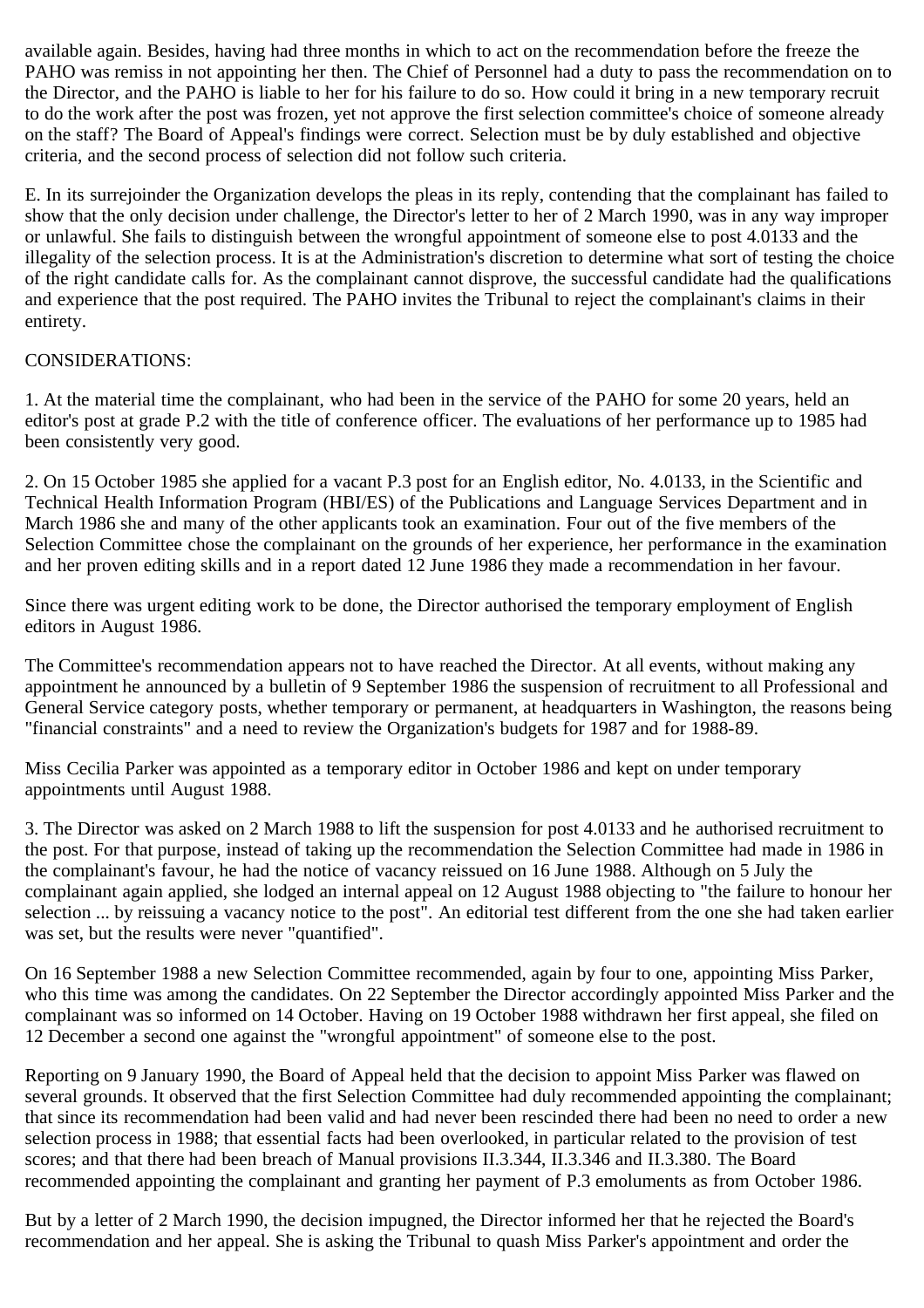PAHO to appoint her instead and pay her at grade P.3 as from June 1986. She also seeks an award of costs.

4. As the Tribunal has often declared, a decision by an international organisation to make an appointment is a discretionary one and is therefore subject only to limited review. It may be quashed only if it was taken without authority or in breach of a rule of form or of procedure, or if it was based on a mistake of fact or of law, or if some essential fact has been overlooked, or if there was abuse of authority, or if a clearly mistaken conclusion has been drawn from the evidence. Moreover, the Tribunal will in cases like the present exercise its power of review with special caution, its function being not to judge the candidates on merit but to allow the Selection Committee and the executive head full responsibility for their choice.

5. The complainant puts forward six pleas, and they are summed up in B above. The flaws she alleges are such as would, if proven, be fatal to the decision she impugns.

The complainant's first four pleas

6. The complainant having withdrawn her first appeal, this case is concerned only with the issues she raised in her second one.

The suspension of recruitment justified Personnel's decision not to forward to the Director the recommendation made by the Selection Committee in 1986. Besides, even if that recommendation had been passed on to him there was no certainty that he would have appointed the complainant: a Selection Committee makes mere recommendations and the Director has discretion to accept or to reject them. Since the first process of selection never reached the stage where the Director had to decide whether or not to appoint the complainant there can be no question of abuse of his discretion. It is true that, even when the Director had ended the suspension of recruitment to the post, the Personnel Department failed to bring forward the recommendation made in 1986 and to put it to the Director for decision. But the Tribunal is satisfied that, nearly two years having elapsed, it was only reasonable in the circumstances to treat the 1986 process as abortive and to start a new one by advertising the vacancy and interviewing and testing the candidates.

7. In sum the complainant's first four pleas fail.

(1) There was no breach of Manual provision II.3.380: recruitment having been lawfully suspended, there was no call to forward the 1986 recommendation to the Director.

(2) The complainant is mistaken in contending that since the recommendations were made three months before the post was frozen she should have been appointed in 1986: there is no legal requirement that action on recommendations be completed within three months or, for that matter, within any particular period.

(3) There was nothing improper, since urgent work had to be done, about recruiting a temporary employee to perform the duties of the vacant post.

(4) The freezing of the post aborted the first process of selection, and when the freeze ended in 1988 the lapse of nearly two years warranted starting the second one.

The complainant's fifth and sixth pleas

8. The lawfulness of the suspension of recruitment to post 4.1033, of the temporary appointment of Miss Parker, of the ending of the suspension and of the initiation of the second process of selection cannot be challenged. Yet the Tribunal is not precluded from taking into account what occurred between the two processes of selection, the one in 1986 and the other in 1988. It is clear on the evidence that in 1986 the Selection Committee was considering applications for two P.3 posts for editors - Nos. 4.5194 and 4.0133 - and agreed to recommend appointing the complainant to No. 4.0133. But it delayed recommending that the Director appoint anyone to post 4.5194, because it was waiting for the results of a test that applicants for that post had taken. That is why the Chief of Personnel decided not to forward the one recommendation to the Director until the other one had been made as well. And it was before the other one could be made, on 9 September 1986, that the Director suspended recruitment to the two posts and to others.

Because of urgent work towards the end of 1986 two temporary editors were later recruited, and indeed one of them came to be chosen by a different Selection Committee for the editor's post for which the results of the test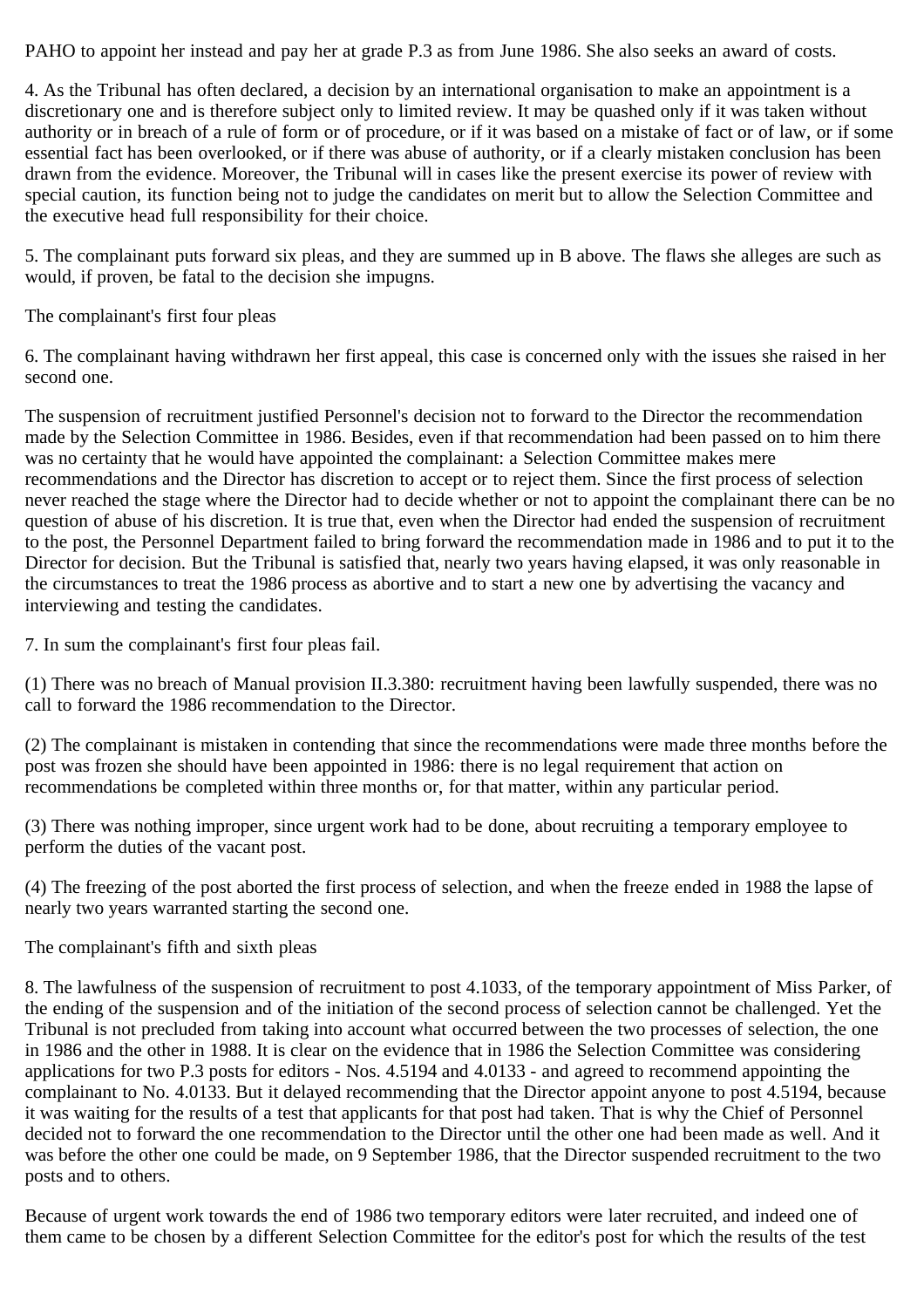held in 1986 had not come through.

In the 1988 process of selection for P.3 post 4.0133 - the one for which the complainant had been recommended in 1986 - the other temporary editor, Miss Parker, was preferred to the complainant, a permanent staff member with, by then, over 20 years' standing and a consistently excellent record.

In the 1986 process the complainant and other short-

listed candidates took an examination and the results were "quantified", and four of the five members of the Committee recommended the complainant, one reason for their choice being "her performance in the examination". In the 1988 process, however, there was no quantification of the results of the test.

## 9. PAHO/WHO Manual provision II.3.344 provides:

"Selection Committee members are responsible for using and applying a relevant, consistent and fair process for evaluating and making meaningful distinction among candidates, with the objective that the selected candidate best meets the needs of the Organization."

One of the minimum requirements stated in the original description of post 4.0133 was the "achievement of a passing score on the PAHO competitive test for editors". Though the vacancy notice issued in 1988 did not specifically state that requirement, the failure to quantify the results of the 1988 test still deprived the Selection Committee of the means of "evaluating and making meaningful distinctions among candidates" for the post and accordingly recommending the one who "best meets the needs of the Organization". In the circumstances that failure was a fatal flaw in the selection process.

10. There was a further potential flaw in the process. Since the candidates had to write their names on the test papers, the person in charge of quantifying the results would, had she marked the papers, have been aware of their identity, and there would have been a risk that the examiner might, even involuntarily, be influenced by knowing the candidates. The process of evaluation must not only be fair, as provision 344 requires, but also be seen to be fair.

11. Regulation 4.4, the text of which is reproduced in B(5) above, gives preference to inside candidates for promotion, all other things being equal. Shortly after the suspension of recruitment to the two posts the 1986 Selection Committee was asked to consider applicants for, two temporary editors were recruited. Their appointments were financed from funds earmarked for the two posts and were constantly renewed until the 1988 process. That sort of approach is bound, whether rightly or wrongly, to give inside candidates the impression of subterfuge, particularly in this case, where in the end the two temporary editors were actually appointed to the two posts after the suspension was lifted. It is in the Organization's interests to avoid arousing suspicion that outside people are recruited under temporary appointments and, after some months' or even a few years' service, may get the opportunity of overtaking those who have served the PAHO well for much longer.

12. Though the serious flaw in the 1988 process was to the complainant's detriment, the Tribunal does not think it fitting in the circumstances to quash Miss Parker's appointment to post 4.0133, as the complainant asks. Instead it will order the Organization to pay her 12,000 United States dollars in damages for the injury she has sustained and 1,000 dollars in costs.

### DECISION:

For the above reasons,

- 1. The PAHO shall pay the complainant the sum of 12,000 United States dollars in damages.
- 2. It shall pay her 1,000 dollars in costs.
- 3. Her other claims are dismissed.

In witness of this judgment Mr. Jacques Ducoux, President of the Tribunal, Tun Mohamed Suffian, Vice-President, and Miss Mella Carroll, Judge, have signed hereunder, as have I, Allan Gardner, Registrar.